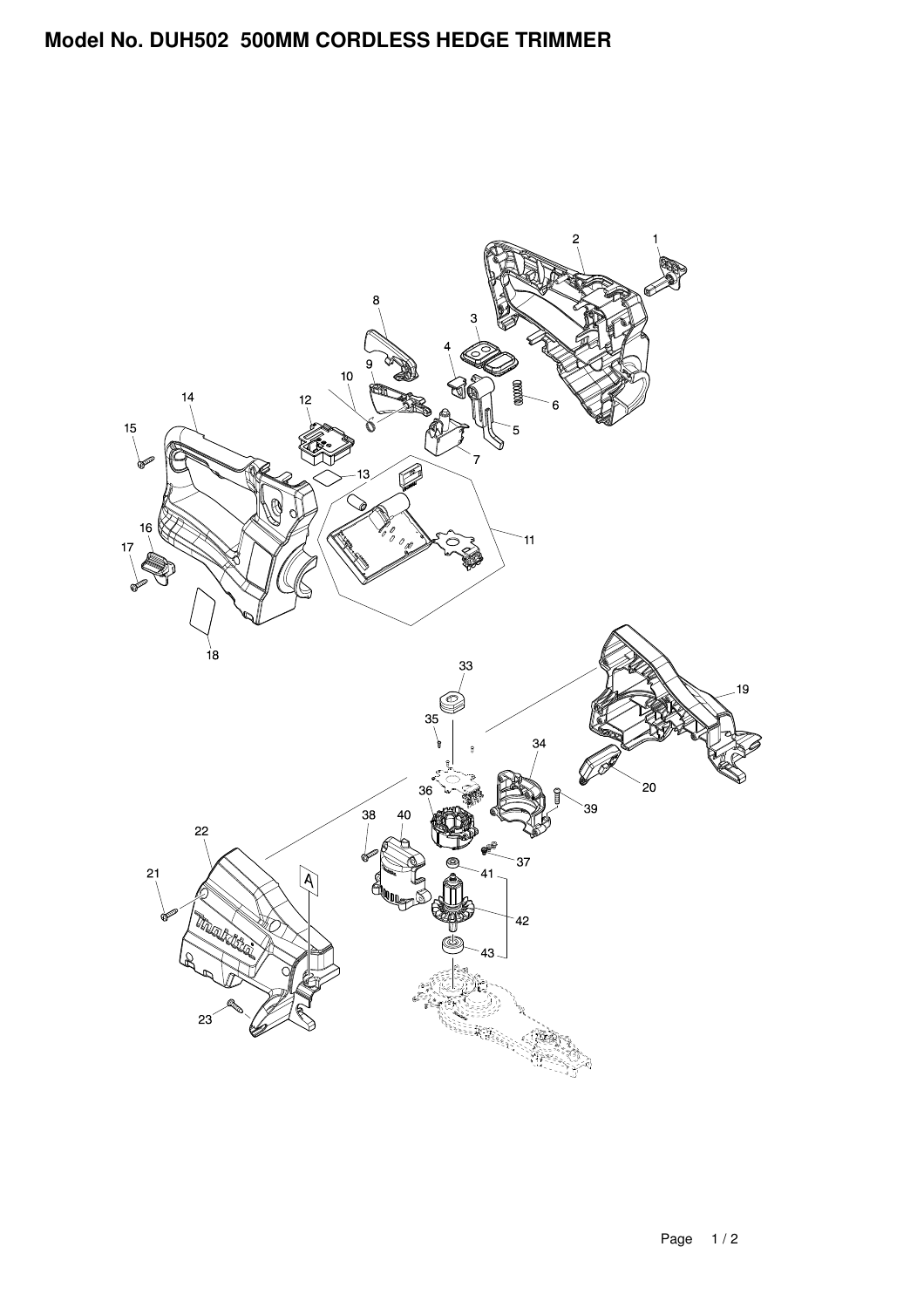## **Model No. DUH502 500MM CORDLESS HEDGE TRIMMER**

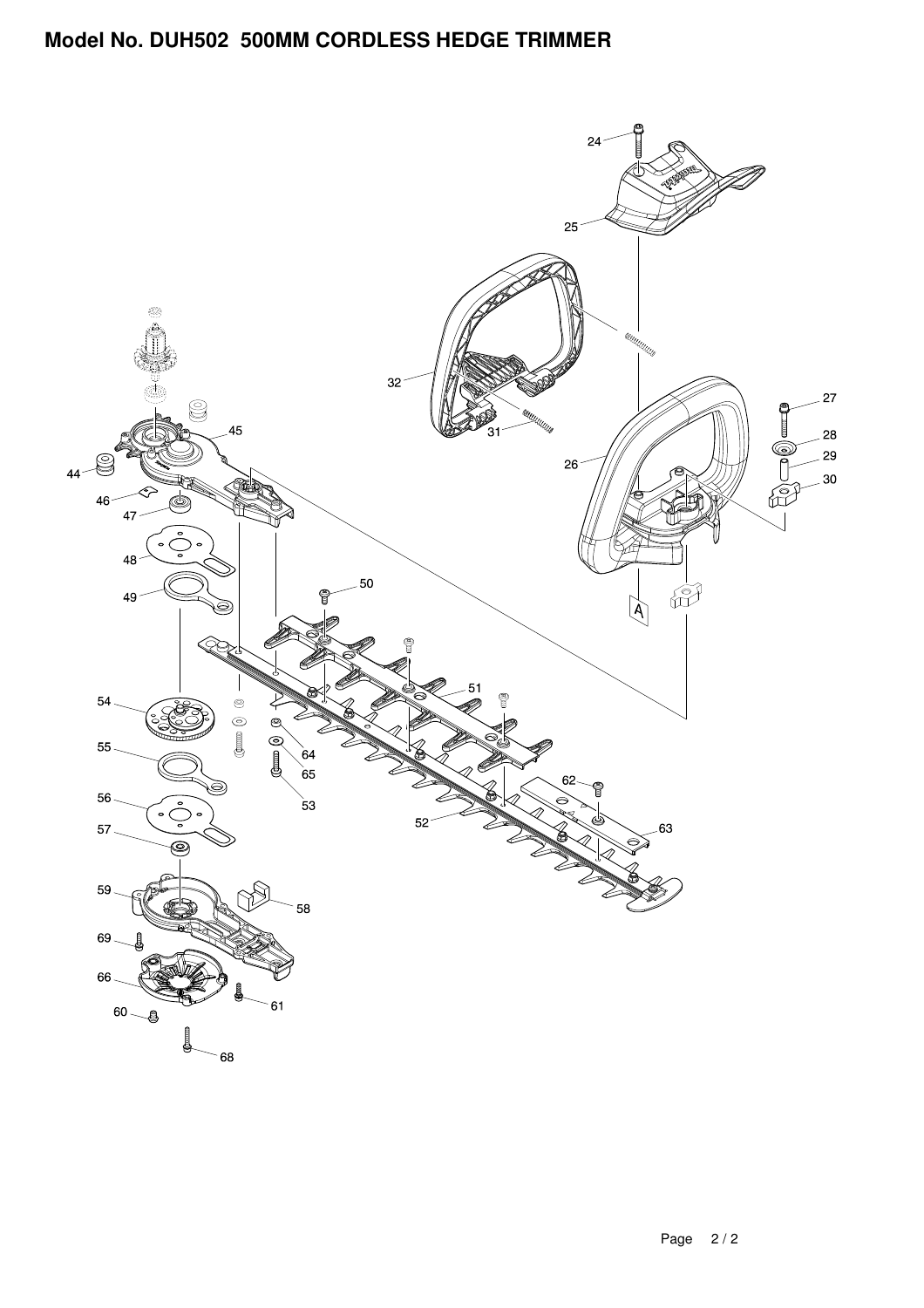## **Model No. DUH502 500MM CORDLESS HEDGE TRIMMER**

| Item            | Parts No. | <b>Description</b>           | I/C | Qty            | N/O | Opt. 1 | Opt. 2 | <b>Note</b> |
|-----------------|-----------|------------------------------|-----|----------------|-----|--------|--------|-------------|
| 001             | 458406-0  | LOCK LEVER L                 |     | $\mathbf{1}$   |     |        |        |             |
| 002             | 183J51-9  | <b>HANDLE SET</b>            |     | $\mathbf{1}$   |     |        |        |             |
| C10             | 263005-3  | RUBBER PIN 6                 |     | $\overline{c}$ |     |        |        |             |
| D <sub>10</sub> |           | <b>INC. 14</b>               |     |                |     |        |        |             |
| 003             | 140A04-7  | SUB CONTROLLER COMPLETE      |     | $\mathbf{1}$   |     |        |        |             |
| C10             | 806G56-1  | <b>INDICATION LABEL</b>      |     | $\mathbf{1}$   |     |        |        |             |
| C <sub>20</sub> | 817C42-3  | <b>SWITCH LABEL</b>          |     | $\mathbf{1}$   |     |        |        |             |
| 004             | 458570-7  | <b>SLIDER</b>                |     | $\mathbf{1}$   |     |        |        |             |
| 005             | 458405-2  | <b>LOCK ARM</b>              |     | $\mathbf{1}$   |     |        |        |             |
| 006             | 234204-4  | <b>COMPRESSION SPRING 8</b>  |     | $\mathbf{1}$   |     |        |        |             |
| 007             | 650781-2  | SWITCH C3JW-6B-P             |     | $\mathbf{1}$   |     |        |        |             |
| 008             | 458403-6  | LOCK OFF LEVER               |     | $\mathbf{1}$   |     |        |        |             |
| 009             | 458404-4  | <b>SWITCH LEVER R</b>        |     | $\mathbf{1}$   |     |        |        |             |
| 010             | 232454-5  | TORSION SPRING 10            |     | $\mathbf{1}$   |     |        |        |             |
| 011             | 620818-9  | <b>CONTROLLER</b>            |     | $\mathbf{1}$   |     |        |        |             |
| 012             | 644809-6  | <b>TERMINAL</b>              |     | $\mathbf{1}$   |     |        |        |             |
| 013             | 855G30-6  | DUH502 SERIAL NO. LABEL      |     | $\mathbf{1}$   |     |        |        |             |
| 014             | 183J51-9  | HANDLE SET                   |     | $\mathbf{1}$   |     |        |        |             |
| C10             | 263005-3  | RUBBER PIN 6                 |     | 2              |     |        |        |             |
| D <sub>10</sub> |           | INC. 2                       |     |                |     |        |        |             |
| 015             | 266326-2  | TAPPING SCREW 4X18           |     | 6              |     |        |        |             |
| 016             | 458407-8  | <b>LOCK LEVER R</b>          |     | $\mathbf{1}$   |     |        |        |             |
| 017             | 266326-2  | TAPPING SCREW 4X18           |     | $\mathbf{1}$   |     |        |        |             |
| 018             | 855G24-1  | DUH502 NAME PLATE            |     | $\mathbf{1}$   |     |        |        |             |
| 019             | 183K21-4  | <b>HOUSING SET</b>           |     | $\mathbf{1}$   |     |        |        |             |
| C10             | 252143-6  | <b>COLLARED HEX.NUT M5-8</b> |     | 2              |     |        |        |             |
| C <sub>20</sub> | 424344-8  | <b>DAMPER</b>                |     | 4              |     |        |        |             |
| D <sub>10</sub> |           | <b>INC. 22</b>               |     |                |     |        |        |             |
| 020             | 651083-9  | SWITCH C3XA-1PSPM            |     | $\mathbf{1}$   |     |        |        |             |
| 021             | 266326-2  | <b>TAPPING SCREW 4X18</b>    |     | 4              |     |        |        |             |
| 022             | 183K21-4  | <b>HOUSING SET</b>           |     | $\mathbf{1}$   |     |        |        |             |
| C <sub>10</sub> | 252143-6  | COLLARED HEX.NUT M5-8        |     | 2              |     |        |        |             |
| C20             | 424344-8  | <b>DAMPER</b>                |     | 4              |     |        |        |             |
| D <sub>10</sub> |           | <b>INC. 19</b>               |     |                |     |        |        |             |
| 023             | 266326-2  | TAPPING SCREW 4X18           |     | $\mathbf{2}$   |     |        |        |             |
| 024             | 265182-7  | + PAN HEAD SCREW M5X25       |     | 2              |     |        |        |             |
| 025             | 458399-1  | <b>PROTECTOR</b>             |     | $\mathbf{1}$   |     |        |        |             |
| 026             | 458400-2  | <b>FRONT GRIP E</b>          |     | $\mathbf{1}$   |     |        |        |             |
| 027             | 251476-6  | H.S.H.BOLT M5X35 WITH WR     |     | $\mathbf{1}$   |     |        |        |             |
| 028             | 253416-0  | <b>DISH WASHER 5</b>         |     | $\mathbf{1}$   |     |        |        |             |
| 029             | 257678-2  | SLEEVE 6                     |     | $\mathbf{1}$   |     |        |        |             |
| 030             | 422260-8  | <b>RUBBER SLEEVE 8</b>       |     | 2              |     |        |        |             |
| 031             | 233222-9  | <b>COMPRESSION SPRING 5</b>  |     | 2              |     |        |        |             |
| 032             | 458402-8  | <b>SWITCH LEVER F</b>        |     | $\mathbf{1}$   |     |        |        |             |
| 033             | 422261-6  | RUBBER SLEEVE                |     | $\mathbf{1}$   |     |        |        |             |
| 034             | 183J52-7  | MOTOR HOUSING SET            |     | $\mathbf{1}$   |     |        |        |             |
| D <sub>10</sub> |           | <b>INC. 40</b>               |     |                |     |        |        |             |
| 035             | 266490-9  | TAPPING SCREW PT 2X6         |     | 3              |     |        |        |             |